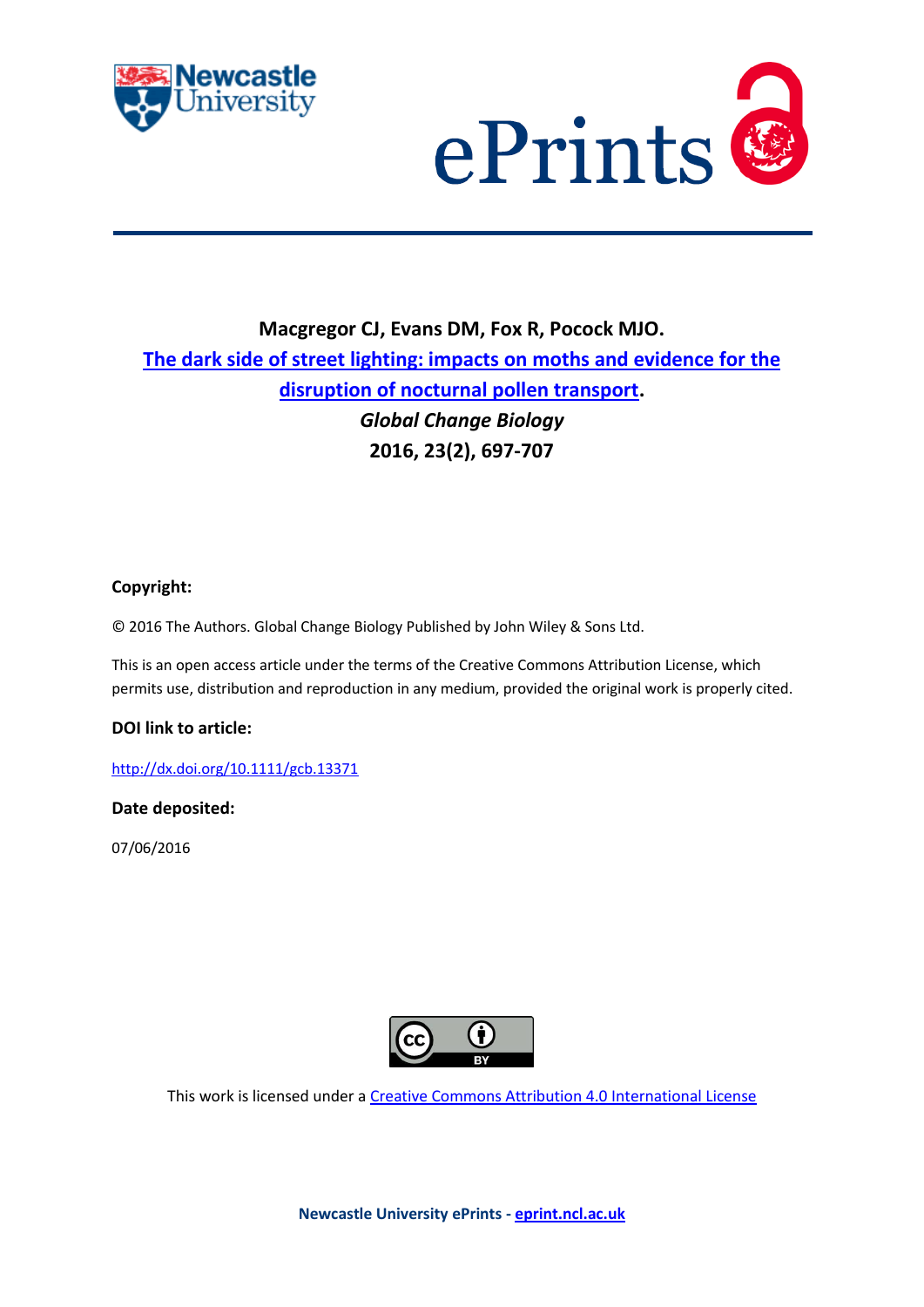Global Change Biology (2017) 23, 697–707, doi: 10.1111/gcb.13371

# The dark side of street lighting: impacts on moths and evidence for the disruption of nocturnal pollen transport

CALLUM J. MACGREGOR<sup>1,2,3,4</sup>, DARREN M. EVANS<sup>1,2</sup>, RICHARD FOX<sup>3</sup> and MICHAEL J. O. POCOCK<sup>4</sup>

 $^1$ School of Biology, Newcastle University, Newcastle upon Tyne NE1 7RU, UK,  $^2$ School of Biological, Biomedical and Environmental Sciences, University of Hull, Cottingham Road, Hull HU6 7RX, UK, <sup>3</sup>Butterfly Conservation, Manor Yard, East Lulworth, Wareham, Dorset BH20 5QP, UK, <sup>4</sup>Centre for Ecology and Hydrology, Maclean Building, Benson Lane, Crowmarsh Gifford, Wallingford, Oxfordshire OX10 8BB, UK

# Abstract

Among drivers of environmental change, artificial light at night is relatively poorly understood, yet is increasing on a global scale. The community-level effects of existing street lights on moths and their biotic interactions have not previously been studied. Using a combination of sampling methods at matched-pairs of lit and unlit sites, we found significant effects of street lighting: moth abundance at ground level was halved at lit sites, species richness was >25% lower, and flight activity at the level of the light was 70% greater. Furthermore, we found that 23% of moths carried pollen of at least 28 plant species and that there was a consequent overall reduction in pollen transport at lit sites. These findings support the disruptive impact of lights on moth activity, which is one proposed mechanism driving moth declines, and suggest that street lighting potentially impacts upon pollination by nocturnal invertebrates. We highlight the importance of considering both direct and cascading impacts of artificial light.

Keywords: ecosystem services, flowers, Lepidoptera, light pollution, population declines, sampling

Received 11 November 2015 and accepted 15 May 2016

# Introduction

Moths (Lepidoptera) are under threat, with long-term declines in populations and distributions of many species recorded in several European countries, including Great Britain (Conrad et al., 2006) and the Netherlands (Groenendijk & Ellis, 2011). Whilst habitat degradation and climate change are likely to be the main drivers of these declines (Fox et al., 2014), artificial night lighting is also a potentially important contributing factor (Fox, 2013). Light pollution from sources including industrial lighting and street lights (Luginbuhl et al., 2009) is increasing internationally (but see Bennie et al., 2014). It has the capacity to be a driver of environmental change (Gaston et al., 2013, 2015) and affects individual moths through multiple mechanisms (reviewed in Macgregor et al., 2015). Street lighting is one of the most widespread and important sources of light pollution (Luginbuhl et al., 2009), yet surprisingly few studies have investigated the effect of artificial light on wild moth communities (but see Somers-Yeates et al., 2013; Spoelstra et al., 2015) and none have utilised existing light sources to do so.

In addition to direct effects upon moths, artificial light may also have secondary impacts upon other

Correspondence: Callum J. Macgregor, tel. +44 191 208 3641, e-mail: calmac@ceh.ac.uk

taxa, mediated through their effect on moths. Recent work has shown the potential for artificial light to affect interactions between species (Davies et al., 2013), and so ecosystem functioning (Lewanzik & Voigt, 2014). Considerable evidence exists that moths are pollen vectors for a diverse range of plant taxa in ecosystems across the globe (Macgregor et al., 2015), including in the UK (Devoto et al., 2011), although no study has investigated the contribution of moths to pollination services in lowland agro-ecosystems. The attraction of moths to street lights could have functional consequences for nocturnal pollination, but the nature of these consequences would depend on the way in which moth communities respond to the presence of street lights (Macgregor et al., 2015). For example, flower-visiting behaviour of moths in the immediate vicinity of lights could be disrupted if they are attracted upwards to fly around lights. However, if moths are attracted to lights from the surrounding area, the resultant increase in local abundance of moths could counteract such effects and lead to a local increase in pollen transport, whilst reducing pollen transport in the surroundings by acting as an ecological trap. These potential conflicting effects have not yet been investigated.

Many ecological census studies have demonstrated that moths are attracted to artificial light and, consequently, light traps are widely used for sampling

This is an open access article under the terms of the [Creative Commons Attribution](http://creativecommons.org/licenses/by/4.0/) License, which permits use, distribution and reproduction in any medium, provided the original work is properly cited.

<sup>© 2016</sup> The Authors. Global Change Biology Published by John Wiley & Sons Ltd. 697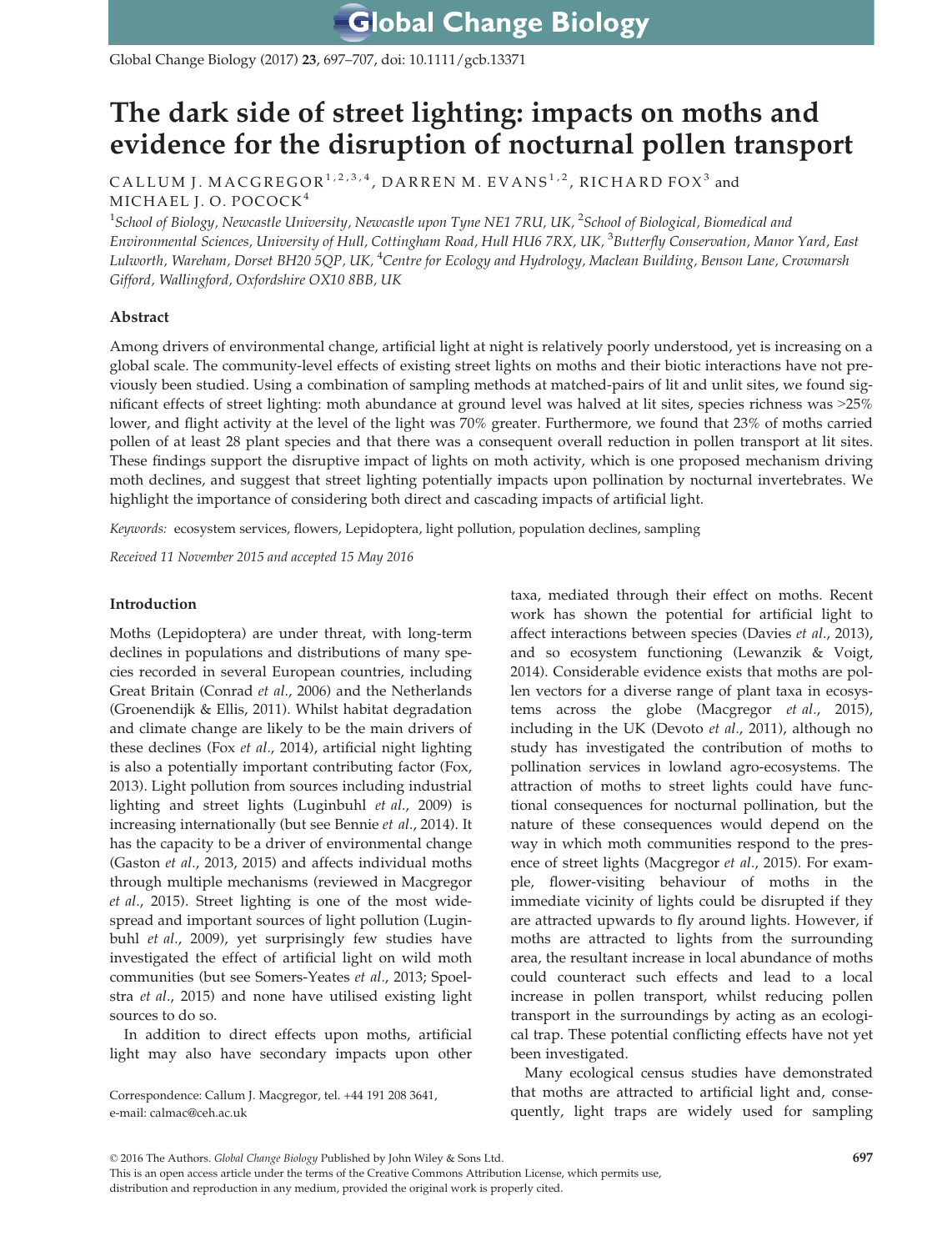nocturnal moths (Merckx & Slade, 2014). The number of moths caught by light traps is expected to decrease in the presence of other light sources, including moonlight and artificial lighting (Eisenbeis, 2006), and individual moth families may be affected to different degrees due to variation in the strength of response to light of different wavelengths (Van Langevelde et al., 2011; Somers-Yeates et al., 2013; Merckx & Slade, 2014). As a result, light-trapped samples may not be appropriate for direct comparison of moth communities between artificially lit and naturally dark sites. To evaluate this, we used an alternative sampling method, night-time transects, and compared the species composition of samples from each method.

We established a natural matched-pairs experiment to investigate the effects of street lighting at night on communities of wild moths and their contribution to pollen transport. Based on previous studies of the effects of artificial light on individual moths, we hypothesised four possible effects of street lights on moth communities (Macgregor et al., 2015): (1) a concentration effect, whereby moths are attracted into the vicinity of street lights, but their behaviour is largely unaffected, leading to a greater density of moths below street lights; (2) an ecological trap effect, whereby moths are attracted into lit areas and up to street lights, leading to greater flight activity around street lights and, possibly, greater moth density below them; (3) a disruption effect, whereby moths in the vicinity of street lights are attracted upwards to the light source, but moths are not attracted into the vicinity from further away, leading to greater flight activity around street lights with correspondingly reduced moth density below them. Finally, as some moth families appear to be more strongly attracted to light than others, (4) a preferential disruption effect is plausible, whereby certain families are more strongly affected by the presence of street lights than others.

To find evidence for these effects, we used night-time transects to assess abundance and assemblage composition of moths in agricultural field margins lit by street lights and naturally dark field margins and compared the results to sampling with light traps. We used overhead flight activity surveys to quantify activity of moths high above ground level (at the street light level). Finally, we compared the abundance and diversity of pollen transported by moths at lit and unlit sites. Whilst pollen transport or flower visitation do not strictly prove the existence of a pollination interaction (King et al., 2013), these measures are frequently used as a proxy for insect pollination; therefore, a reduction in pollen transport may indicate disruption of pollination services.

# Material and methods

## Field sites

We used a matched-pairs experimental design to evaluate the effects of artificial lights upon communities of nocturnal moths (Lepidoptera). We selected twenty pairs of agricultural field margins, differing only by the presence of artificial lighting at one member of each pair. We made use of existing street lights for experimental treatments. The multiple types of street lighting in use in Britain are expected to affect moths in different ways, so we restricted our study to high-pressure sodium (HPS) lights, one of the most widely used forms of street lighting in the UK (Somers-Yeates et al., 2013).

Twenty lit sites within 40 km of Wallingford, Oxfordshire, UK (51°35' N, 1°8' W; south-east England) were selected for sampling (Table S1). Each lit site was selected by the presence of at least one HPS street light adjacent to the hedgerow boundary of an agricultural field. At lit sites where more than one street light was present, the single light closest to the unlit site (see below) was selected as the mid-point of the lit site and used for sampling. Boundaries with fences or no delineation, rather than hedgerows, were not considered. Each lit site was paired with a nearby section of hedgerow (the 'unlit site'), controlling for a number of habitat variables (including hedgerow and field margin properties and crop type: see Supplementary Information for complete criteria). Unlit sites were >100 m from any street lights (so at least this distance from lit sites; Table S1); we considered this distance to be sufficient to ensure that moths at the unlit site would not be affected by lights at the lit site, as it was far in excess of the distance from which moths may be attracted to lights reported by several experimental studies (Truxa & Fiedler, 2012; Merckx & Slade, 2014; Van Grunsven et al., 2014). Night-time light levels were measured at all sites using a CEM DT-1300 light meter (CEM, Shenzhen, China) held pointing directly upwards, 1 m above the ground. Measurements of 0 lux were made at all unlit sites (i.e. light intensity was <0.1 lux) compared to a median of 2.3 lux (range 0.2–12.1 lux) at lit sites (Table S1); the maximum expected intensity of natural light at night is  $\leq 1$  lux (Bünning & Moser, 1969). In most cases, the conditions for pairing were best satisfied by matching the lit site with a section further along the same hedgerow. In all cases, the distance between sites within pairs (mean = 207 m, range 120–330 m) was smaller than the distance between pairs (nearest neighbour distance: mean = 6000 m, range 2200–14000 m). Distance to the nearest human habitation was recorded, as domestic gardens can be floristically heterogeneous and highly biodiverse, and may act as refuges for insects in agro-ecosystems (Galluzzi et al., 2010).

Sampling took place by three methods (night-time transects, overhead flight activity surveys and light traps) between May and September 2014. The sampling period was divided into three periods of 6 weeks each ('spring': May–mid-June, 'early summer': mid-June–July and 'late summer': August–mid-September). Sampling took place when weather conditions at the beginning of the sampling session were suitable for moths to be active: dry conditions, wind speed of force 3 or lower (Beaufort scale) and minimum temperature of 12 °C. Sites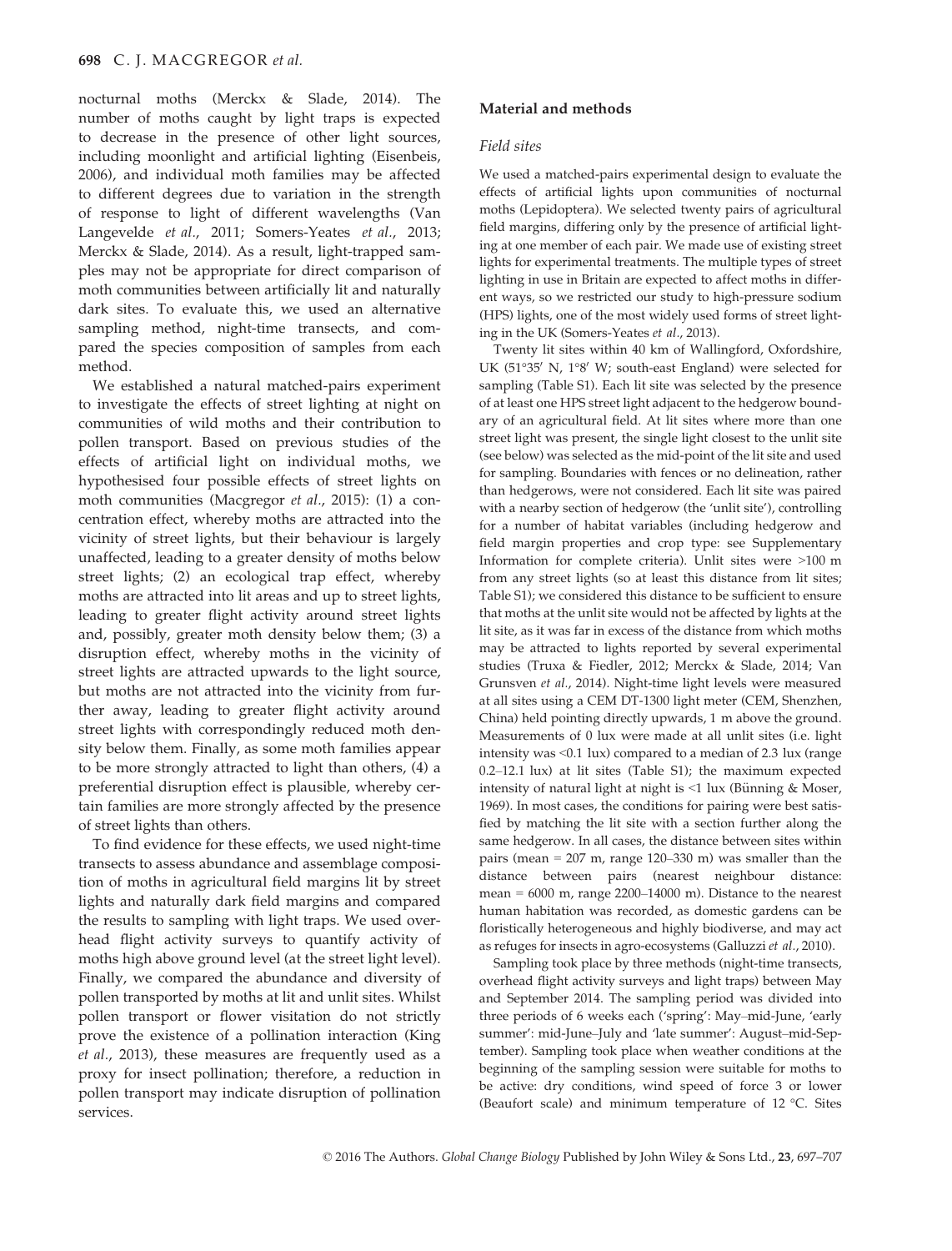within pairs were sampled on the same evening to further control for environmental conditions (including moon phase). Pairs of sites were sampled once in each season with each sampling method: night-time transects and overhead flight activity surveys on the same night and light trapping on a separate night. Due in part to unsuitable weather conditions, we sampled only six pairs for each method during the spring period; therefore, we obtained 46 sets of paired observations across the sites and the seasons for each of the sampling methods.

Captured moths were identified in the laboratory to species level using Waring & Townsend (2009) and Sterling & Parsons (2012), apart from Mesapamea secalis and M. didyma which would have required genitalia dissection for identification, and were recorded as M. secalis agg. Each individual was then sampled for pollen.

#### Night-time transects

We adapted the method for night-time transects set out by Birkinshaw & Thomas (1999), using a 25-m transect with a street light at the mid-point of the lit transect. Each 25-m transect was repeated three times on each sampling occasion, alternating between sampling the lit and unlit transect. The order of the lit and unlit transects at each pair was determined randomly ahead of the first sampling occasion and retained for subsequent visits. The first transect was begun exactly 15 min after the street light came on; this was after sunset, but shortly before full darkness. The second and third replicates of each transect followed immediately afterwards in full darkness.

Each 25-m transect consisted of five sections of 5 m each. This length of field margin was illuminated using a Cluson Clulite FL7 portable LED floodlight and a Petzl head torch. Birkinshaw & Thomas (1999) observed that moths appeared to fly rapidly away from the floodlight when it was turned on; therefore, we fitted the floodlight with a red filter to reduce its visibility to moths, which have low sensitivity to the red end of the colour spectrum (Eguchi et al., 1982). This also reduced the contrast in brightness between the area lit by the floodlight and the surrounding area, making it easier to maintain focus on moths initially seen on-transect that flew off-transect before being captured.

Moths were sampled in each section for a net total of 1 min before moving forward 10 paces (approximately 5 m) and repeating. Moths were captured using a hand net and retained for later identification. This prevented the possibility of repeatedly recording the same moth. When a moth was first seen, it was pursued until either it was captured or its capture became impossible (either because it was lost from view, or because it escaped over the hedge or the crop or into dense vegetation). Any further moths seen during a pursuit were disregarded until observations were resumed. This method, combined with the relatively low frequency of recording moths (median 6 per site per sampling night; range  $= 0-26$ ), gives us confidence that preferential sampling bias towards larger-bodied or more interesting individuals was excluded. The time taken to retain each moth after its capture was not included in the search time.

#### Overhead flight activity of moths

During night-time transects, moths could only be captured when flying ≤3 m above ground level, so to quantify the activity of moths at higher altitudes (approximately 3–12 m above ground), we conducted flight activity surveys at both lit and unlit sites, on the same nights as transects. A bright (70 lumen), narrow-beamed (beam diameter at 5 m was approximately 40 cm) Mactronic 9018 LED torch was held 2 m above the ground at the mid-point of each transect, pointing vertically upwards, for 1 min and the number of moth passes through the beam during this time was counted. All potential moths were counted, with individual insects that could be positively identified as Neuroptera, Diptera or other non-lepidopteran taxa excluded; however, the possibility remains that some non-moths were counted. These counts were repeated three times during each sampling session, immediately after each transect replicate.

#### Light traps

Light trapping is a standard method for sampling moths (Merckx & Slade, 2014), so in addition to night-time transects, each site was sampled using light traps. Sampling by light traps and night-time transects was carried out on different nights at each site, to preclude interference between the two methods. Heath-style light traps (Heath, 1965), operating 8-W actinic bulbs (electrics purchased from Entomological Livestock Group, UK) and powered by a 12-V, 7-Ah battery, were placed at the centre points of both the lit and the unlit site. Traps were turned on shortly before dusk and operated until the battery ran flat (c. 8 h). Traps were collected the following morning, and captured moths were retained for later identification and pollen sampling. The mean number of moths caught per trap was 11.8 (range  $= 0$ -47); this sampling intensity was sufficiently low that samples should not have been affected by removal of moths during previous sampling sessions at the same site.

#### Pollen transport

To assess the quantity and diversity of pollen transported by moths, all moths retained during sampling were examined for pollen. Euthanised moths were placed in a relaxing chamber for 24 h before being swabbed with fuchsin jelly (Beattie, 1972). Most moth species carry their proboscides tightly coiled when not actively feeding (Krenn, 1990), so it was considered unlikely that pollen held on the proboscis was present from a source other than flower visitation. Therefore, to avoid the risk of cross-contamination between specimens, pollen was swabbed only from the proboscides of moths. A 1 mm<sup>3</sup> cube of fuchsin jelly was used, smaller than in comparable studies (e.g. Devoto et al., 2011), in order that the proboscis could be swabbed with precision. Moth species that do not have a functional proboscis (e.g. Hepialidae) were not swabbed.

Microscope slides were prepared with the fuchsin jelly swabs and examined at  $400\times$  magnification. Pollen present was morphotyped and identified using a combination of keys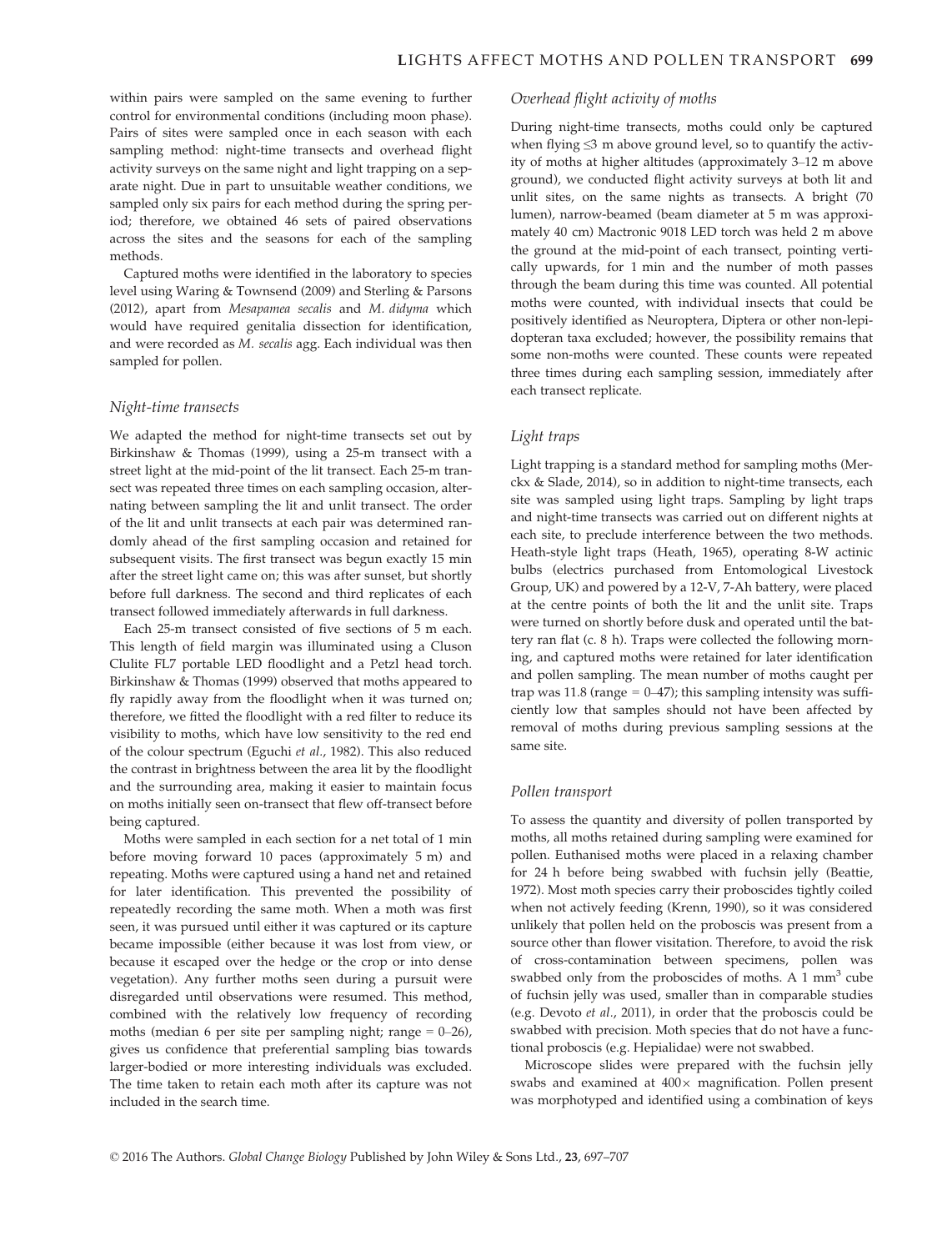(Moore et al., 1994; Kapp et al., 2000), pollen reference collections at the Department of Geography, Environment and Earth Sciences, University of Hull, and knowledge of locally observed plants and likely insect-pollinated plant taxa. Morphotypes represented groupings that could not be separated to a lower taxonomic level and might have contained pollen of more than one species; such approaches are common in studies of this nature (e.g. Jędrzejewska-Szmek & Zych, 2013; Tur et al., 2014) due to the difficulty of unambiguously identifying pollen using morphological characteristics.

#### Statistical analysis

Statistical analyses were conducted using R version 3.1.1 (R Core Team, 2014). Generalised linear mixed-effects models (GLMMs) were constructed to test for differences in moth abundance, activity, diversity and pollen transport between lit and unlit sites, separately for each sampling method. Significance of fixed effects within the model was tested with likelihood ratio tests where appropriate, and type III (Wald) tests for quasi-Poisson error distributions. Distance to the nearest human habitation was included in GLMMs as a covariate and site pair was included as a random effect. GLMMs were built using the package lme4 (Bates et al., 2014), except for quasi-Poisson error distributions, when MASS (Venables & Ripley, 2002) was used, and zero-inflated error distributions, when glmmADMB (Skaug et al., 2015) was used.

We tested for effects of light on moth abundance separately for each of the three sampling periods. In addition to testing for differences in overall abundance of moths, we considered individual moth families, as well as macro- and micro-moths separately: although the latter division is largely arbitrary in taxonomic terms, among UK species it represents a wellrecognised and practical division of moths by size at the family level, allowing us to examine the potential effects of the size bias in strength of attraction to artificial light (Van Langevelde et al., 2011). As not all families were captured during each field visit, subanalyses were only carried out where moths of a given family were captured at a minimum of five site pairs in a sampling period.

Diversity measures were calculated for each site using the package Vegan (Oksanen et al., 2015). Species accumulation curves were plotted for each site; as asymptotes were not reached in most cases, functional extrapolation was conducted using EstimateS (Colwell, 2013) to estimate the true value of species richness for each site. Measures used were species richness and Simpson's D index (deemed more appropriate than Shannon's H index as our data contained small sample sizes and intersecting species accumulation curves (Magurran, 2004)).

We tested for differences in community composition of sampled moths, comparing communities sampled at lit and unlit sites, and also comparing the communities sampled by night-time transects and light traps. Differences in community composition were assessed with Bray–Curtis dissimilarities and tested using the adonis function within Vegan (Oksanen et al., 2015). Comparisons were made at both species and family level due to the high number of singletons in the species-level data, and randomisations were constrained to within-site pairs only.

Finally, we used GLMMs (as described above) to test for differences between lit and unlit sites for three metrics of pollen transport: probability of a moth carrying pollen, total number of pollen grains recorded (pollen load) and total number of pollen types (pollen richness). The probability of a moth carrying pollen was analysed both with all moths included, and with only 'likely pollen carriers' included. 'Likely pollen carriers' were selected by excluding known nonfeeding macro-moth families and some smaller-bodied micro-moth taxa, and therefore comprised moths in the families Erebidae, Geometridae, Noctuidae, Pterophoridae, Sphingidae and Tortricidae, as well as larger-bodied genera of Crambidae (Anania, Donacaula, Pleuroptya and Udea). Pollen load and pollen richness were analysed at both per-moth and per-sample levels, to assess whether changes in moth abundance and diversity could affect overall pollen transport in the system. Noncarriers of pollen were excluded from the per-moth analyses.

Data collected in the course of this experiment have been archived in the Environmental Information Data Centre (EIDC), and can be accessed at [http://doi.org/10.5285/31c](http://doi.org/10.5285/31cc5cec-d33b-4dd6-a932-061ff947e708) [c5cec-d33b-4dd6-a932-061ff947e708](http://doi.org/10.5285/31cc5cec-d33b-4dd6-a932-061ff947e708).

## Results

#### Abundance

A total of 609 moths of 124 species in 17 families were caught on night-time transects, and 990 moths of 139 species in 19 families were caught in light traps (total 1599 moths of 203 species in 22 families; Table S2). A total of 434 overhead moth passes were recorded in flight activity surveys.

The presence of street lights had a significant effect on overall moth abundance. For the night-time transects, moths were significantly less abundant at lit sites (Fig. 1b) during both early summer ( $P < 0.001$ ) and late summer ( $P = 0.001$ ), although not in spring ( $P = 0.588$ ). The overall effect (combining seasons) was that moths at ground level were  $0.5$  times (= $e^{-0.648}$ ; Table 1) as abundant at lit sites compared to unlit sites. Abundance at lit sites was significantly lower in at least one season for both macro- and micromoths, and for every individually analysed family (Table 1). For the light traps, abundance of moths at lit sites was significantly lower in late summer  $(P = 0.042)$  only. The overall effect (combining seasons) was that the abundance of moths in light traps at ground level was not significantly different between lit and unlit sites (Table 1). Abundance at lit sites was significantly lower in at least one season for macromoths and Noctuidae, but not micromoths or any other individual family (Table 1). In contrast, overhead flight activity at lit sites was significantly higher in both early ( $P = 0.015$ ) and late summer ( $P < 0.001$ ;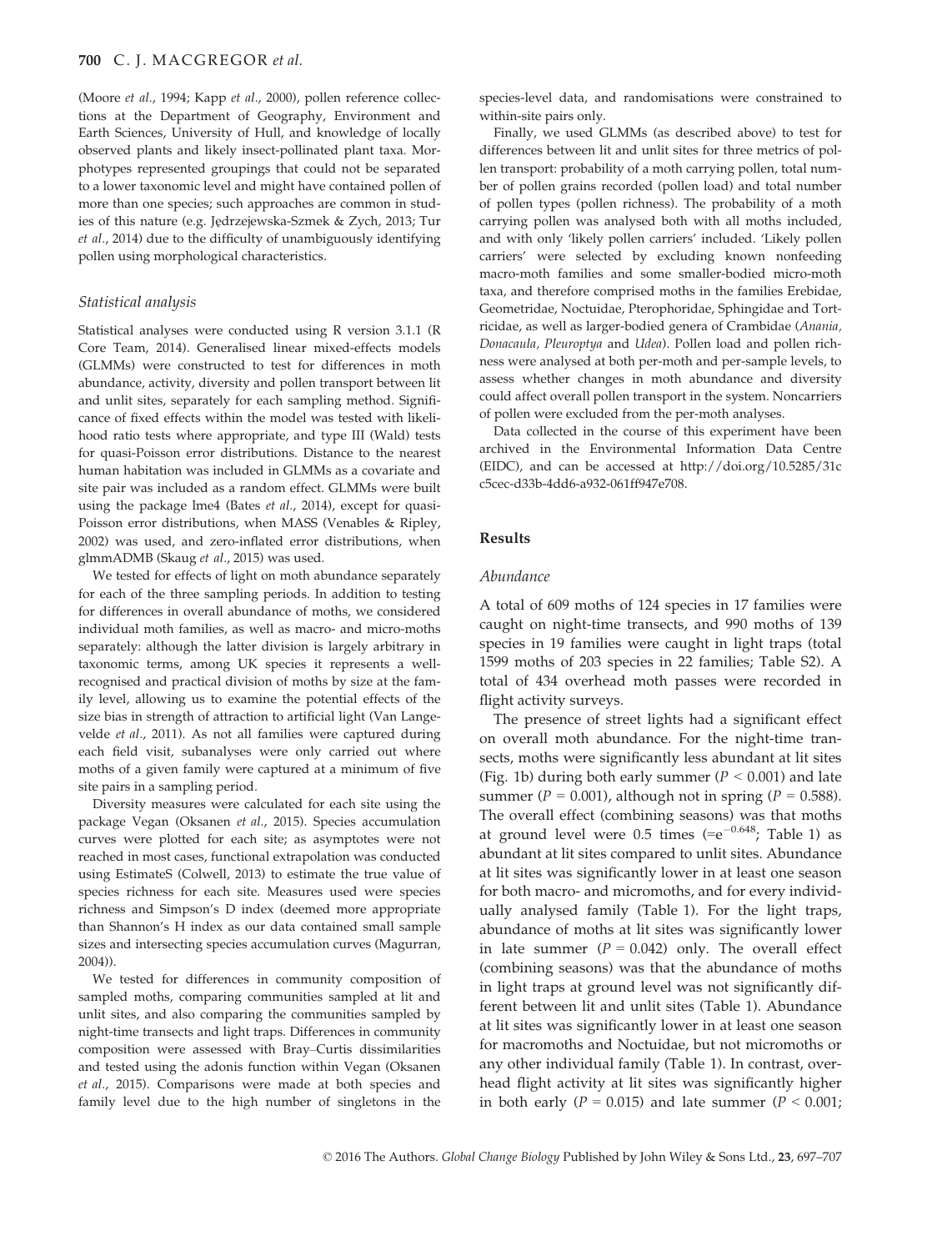

Fig. 1 The predicted abundance of moths at (a) street light level, measured by overhead flight activity surveys, and (b) vegetation level, measured by night-time transect walks, in the presence and absence of a street light (Table 1). Seasons are numbered as follows: 1 = spring; 2 = early summer; 3 = late summer. Significance indicates likelihood ratio tests on street light presence/absence in GLMMs  $(*P < 0.05; **P < 0.01; **P < 0.001)$ . Error bars show 95% confidence intervals. Drawings are used under licence from ClipArt ETC (see Supplementary Information for full acknowledgements).

Fig. 1a, Table 1). The overall effect (combining seasons) was that moths at light level were 1.7 times  $(=e^{0.557})$ ; Table 1) as abundant at lit sites compared to unlit sites. These results were broadly similar when considering either the number of street lights within 100 m or the measured lighting intensity, instead of the presence/ absence of street lights (Table S3).

#### Diversity and community dissimilarity

Across both night-time transect and light-trap methods, and using both raw data and functional extrapolation, lit sites were consistently found to have significantly lower species richness than unlit sites (Fig. 2). Simpson's D index was significantly higher (and therefore diversity lower) at lit sites for the light traps  $(P = 0.007)$ , but not the night-time transects  $(P = 0.785)$ ; Table S4).

At the family level, the communities sampled at lit and unlit sites were significantly different to each other, and this was found for both sampling methods (transect:  $P = 0.017$ ; trap:  $P = 0.023$ ; Table 2). Significant effects were not found at the species level (transect:  $P = 0.070$ ; trap:  $P = 0.246$ , despite the family-level approach being more conservative; this may be due to the effect of large numbers of singletons being recorded at the species level.

The subsets of the moth community sampled by light traps and on transects were significantly different  $(P < 0.001$ ; Table 2).

#### Pollen transport

Nearly a quarter of sampled moths carried pollen: 23.5% (143 moths) of moths sampled on transects and 22.2% of moths sampled by light traps (220 moths), in total representing 83 species of 10 families (Table S5). Of the pollen-carrying moths, 72.2% carried only a single morphotype. Twenty-eight pollen morphotypes were distinguished (Table S6), of which seventeen were identified to genus or species level. A total of 94% of total pollen came from five morphotypes, identified as Buddleja davidii Franch. (Scrophulariaceae), Lamium spp. (Lamiaceae), Rosa spp. (Rosaceae), unknown Apiaceae spp. and Tilia spp (Malvaceae). Several known mothpollinated taxa were also identified, including Hedera helix L. (Araliaceae), Jacobaea vulgaris Gaertn. (Asteraceae), Lonicera periclymenum L. (Caprifoliaceae), Silene spp. (Caryophyllaceae) and Convolvulus spp. (Convolvulaceae).

The probability of a moth carrying pollen was significantly lower at lit sites than unlit sites for light-trapped moths ( $P = 0.031$ ) but not for transect-collected moths  $(P = 0.875)$ , and not when the analysis was restricted to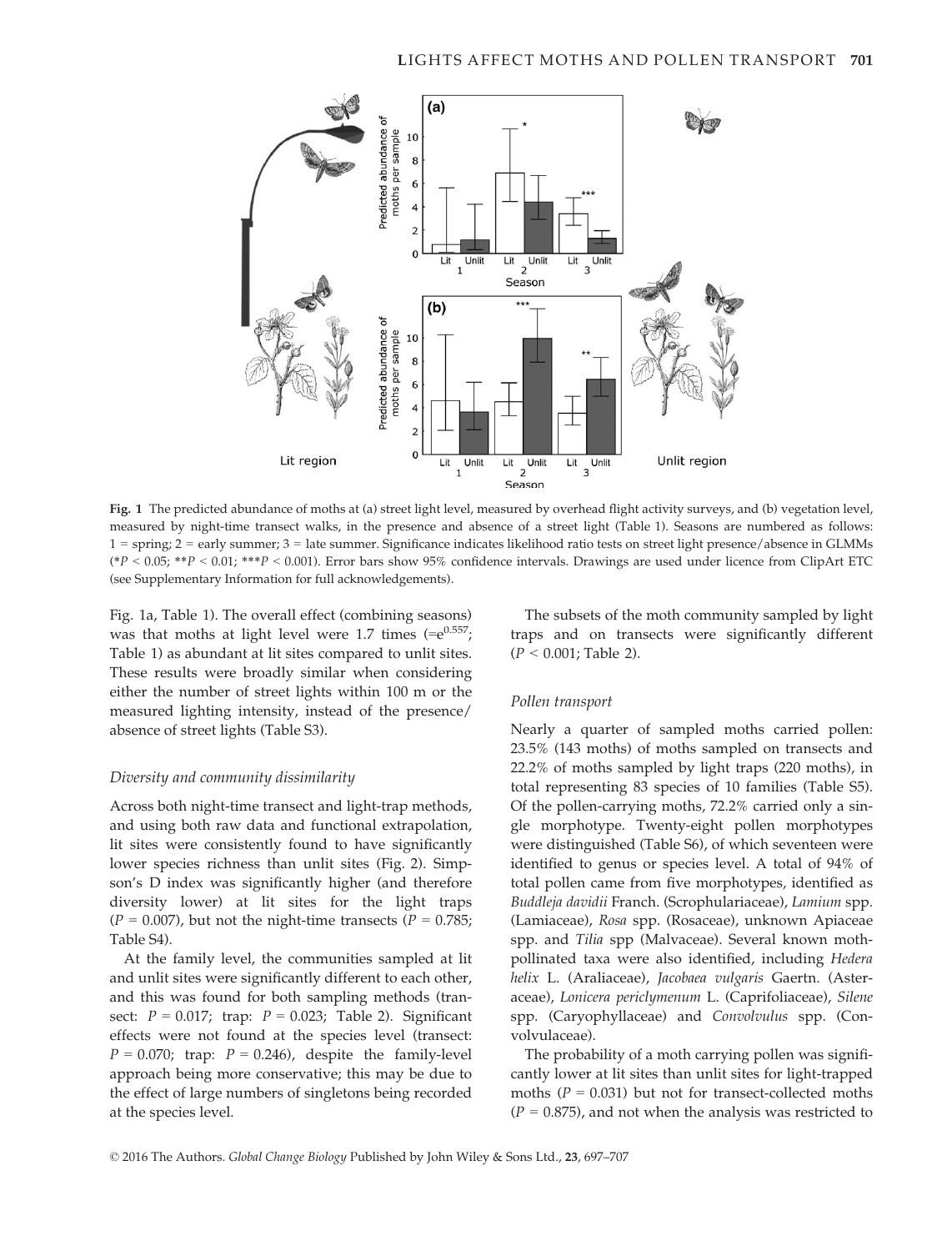# 702 C. J. MACGREGOR et al.

Table 1 Summary of analyses testing for a change in moth abundance at different levels of taxonomic organisation attributable to presence/absence of a street light. Sampling seasons are numbered as follows: 1 = spring; 2 = early summer; 3 = late summer. No P-value is given for taxa with too few observations to analyse. Lit site abundance = unlit site abundance  $\times e^{ES}$ , where ES = lighting effect size from the statistical model, so e<sup>ES</sup> is the multiplicative effect due to lighting. Lighting test statistic is for likelihood ratio test unless indicated by \*, in which case a Type III ANOVA was used. Significant P-values (<0.05) are italicized.

| Method   | Moth subset  | Sampling<br>season             | $\cal N$<br>(site pairs)    | $\cal N$<br>(moths)         | Lighting<br>effect size | Standard<br>error        | Lighting<br>test<br>statistic | $\cal P$     |
|----------|--------------|--------------------------------|-----------------------------|-----------------------------|-------------------------|--------------------------|-------------------------------|--------------|
| Transect | All families | All                            | 46                          | 605                         | $-0.648$                | 0.116                    | 31.04                         | < 0.001      |
|          |              | $\mathbf{1}$                   | $\boldsymbol{6}$            | 52                          | 0.240                   | 0.432                    | 0.29                          | 0.588        |
|          |              | $\overline{2}$                 | 20                          | 332                         | $-0.790$                | 0.154                    | 26.15                         | < 0.001      |
|          |              | 3                              | 20                          | 221                         | $-0.598$                | 0.184                    | 10.22                         | 0.001        |
|          | Macromoths   | $\mathbf{1}$                   | 6                           | 42                          | $-0.017$                | 0.006                    | < 0.01                        | 0.967        |
|          |              | $\sqrt{2}$                     | 20                          | 200                         | $-0.786$                | 0.195                    | 16.21                         | < 0.001      |
|          |              | 3                              | 20                          | 184                         | $-0.740$                | 0.208                    | 12.28                         | < 0.001      |
|          | Micromoths   | $\mathbf{1}$                   | 6                           | 10                          | 1.504                   | 0.931                    | 2.97                          | 0.085        |
|          |              | $\overline{2}$                 | 20                          | 135                         | $-0.701$                | 0.217                    | 10.40                         | 0.001        |
|          |              | 3                              | 17                          | 38                          | $-0.044$                | 0.382                    | 0.01                          | 0.908        |
|          | Noctuidae    | $\mathbf{1}$                   | $\mathbf 5$                 | 11                          | $-0.437$                | 0.906                    | 0.24                          | 0.625        |
|          |              | $\sqrt{2}$                     | 14                          | 40                          | $-0.100$                | 0.357                    | 0.08                          | 0.780        |
|          |              | 3                              | 19                          | 120                         | $-0.832$                | 0.295                    | $8.63*$                       | 0.003        |
|          | Geometridae  | $\mathbf{1}$                   | $\mathbf 5$                 | 19                          | 0.660                   | 0.895                    | 0.51                          | 0.474        |
|          |              | $\overline{2}$                 | 19                          | 97                          | $-1.007$                | 0.286                    | 12.41                         | < 0.001      |
|          |              | 3                              | 16                          | 34                          | $-0.157$                | 0.419                    | 0.14                          | 0.708        |
|          | Crambidae    | $\mathbf{1}$                   | $\,4$                       | $\,4\,$                     | $\equiv$                | $\overline{a}$           | $\overline{\phantom{0}}$      |              |
|          |              | $\mathbf{2}$                   | 19                          | 82                          | $-0.841$                | 0.279                    | 9.17                          | 0.002        |
|          |              | 3                              | 11                          | 17                          | 0.322                   | 0.560                    | 0.33                          | 0.564        |
|          | Erebidae     | $\mathbf{1}$                   | $\mathbf 5$                 | 9                           | $-2.133$                | 1.127                    | 4.84                          | 0.028        |
|          |              | $\overline{2}$                 | 14                          | 50                          | $-0.867$                | 0.429                    | 4.13                          | 0.042        |
|          |              | 3                              | $\overline{7}$              | 18                          | $-1.920$                | 0.846                    | 6.36                          | 0.012        |
| Trap     | All families | All                            | 42                          | 988                         | $-0.170$                | 0.099                    | 2.90                          | 0.088        |
|          |              | $\mathbf{1}$                   | $\boldsymbol{6}$            | 76                          | $-0.240$                | 0.406                    | 0.35                          | 0.551        |
|          |              | $\overline{2}$                 | 19                          | 694                         | $-0.069$                | 0.127                    | 0.29                          | 0.589        |
|          |              | 3                              | 17                          | 218                         | $-0.443$                | 0.215                    | 4.13                          | 0.042        |
|          | Macromoths   |                                |                             | 70                          | 0.027                   | 0.335                    | 0.01                          | 0.936        |
|          |              | $\mathbf{1}$                   | 6                           |                             |                         |                          |                               |              |
|          |              | $\sqrt{2}$<br>3                | 19                          | 301                         | $-0.477$                | 0.180                    | 7.01                          | 0.008        |
|          |              |                                | 17                          | 160                         | $-0.429$                | 0.255                    | 2.72                          | 0.099        |
|          | Micromoths   | $\mathbf{1}$<br>$\overline{2}$ | $\,$ 3 $\,$                 | 7                           | $\equiv$                | $\equiv$                 | $\overline{\phantom{0}}$      |              |
|          |              | 3                              | 18                          | 393                         | 0.244                   | 0.176                    | 1.87                          | 0.172        |
|          |              |                                | 12                          | 58                          | $-0.323$                | 0.380                    | 0.73                          | 0.394        |
|          | Noctuidae    | $\mathbf{1}$                   | $\mathbf 5$                 | 33                          | $-0.615$                | 0.364                    | $4.08*$                       | 0.043        |
|          |              | $\mathbf{2}$                   | 19                          | 183                         | $-0.595$                | 0.216                    | 7.45                          | 0.006        |
|          |              | 3                              | 16                          | 118                         | $-0.505$                | 0.291                    | 2.90                          | 0.089        |
|          | Crambidae    | $\mathbf{1}$                   | $\mathbf{1}$                | $\ensuremath{\mathsf{3}}$   |                         |                          |                               |              |
|          |              | $\sqrt{2}$                     | 17                          | 327                         | 0.139                   | 0.187                    | 0.54                          | 0.465        |
|          |              | 3                              | 10                          | 41                          | 0.058                   | 0.471                    | 0.02                          | 0.901        |
|          | Erebidae     | $\mathbf{1}$                   | $\overline{4}$              | 5                           |                         |                          |                               |              |
|          |              | $\sqrt{2}$                     | 14                          | 83                          | $-0.065$                | 0.003                    | $0.04\,$                      | 0.843        |
|          |              | 3                              | $\mathbf{1}$                | $\mathbf{1}$                |                         |                          |                               |              |
|          | Hepialidae   | $\mathbf{1}$                   | 6                           | $27\,$                      | 0.096                   | 0.533                    | $0.03\,$                      | 0.857        |
|          |              | $\overline{c}$                 | 3                           | $\ensuremath{\mathfrak{Z}}$ |                         | $\overline{\phantom{0}}$ |                               |              |
|          |              | 3                              | 11                          | $30\,$                      | 0.040                   | 0.491                    | $0.01\,$                      | 0.936        |
|          | Tortricidae  | $\mathbf{1}$                   | $\mathbf{1}$                | $\sqrt{2}$                  |                         | $\overline{\phantom{0}}$ |                               |              |
|          |              | $\overline{c}$                 | 12                          | 49                          | 0.790                   | 0.458                    | 3.23                          | 0.072        |
|          |              | 3                              | $\ensuremath{\mathfrak{Z}}$ | 3                           |                         |                          |                               |              |
| Overhead | All families | $\mathop{\rm All}\nolimits$    | 43                          | 434                         | 0.557                   | 0.151                    | 13.63                         | $<\!\!0.001$ |
|          |              | $\mathbf{1}$                   | $\overline{4}$              | 30                          | $-0.426$                | 0.756                    | 0.31                          | 0.577        |
|          |              | $\overline{c}$                 | $20\,$                      | 313                         | 0.446                   | 0.182                    | 5.91                          | 0.015        |
|          |              | 3                              | 19                          | 91                          | 0.970                   | 0.269                    | 13.84                         | $<\!\!0.001$ |

© 2016 The Authors. Global Change Biology Published by John Wiley & Sons Ltd., 23, 697–707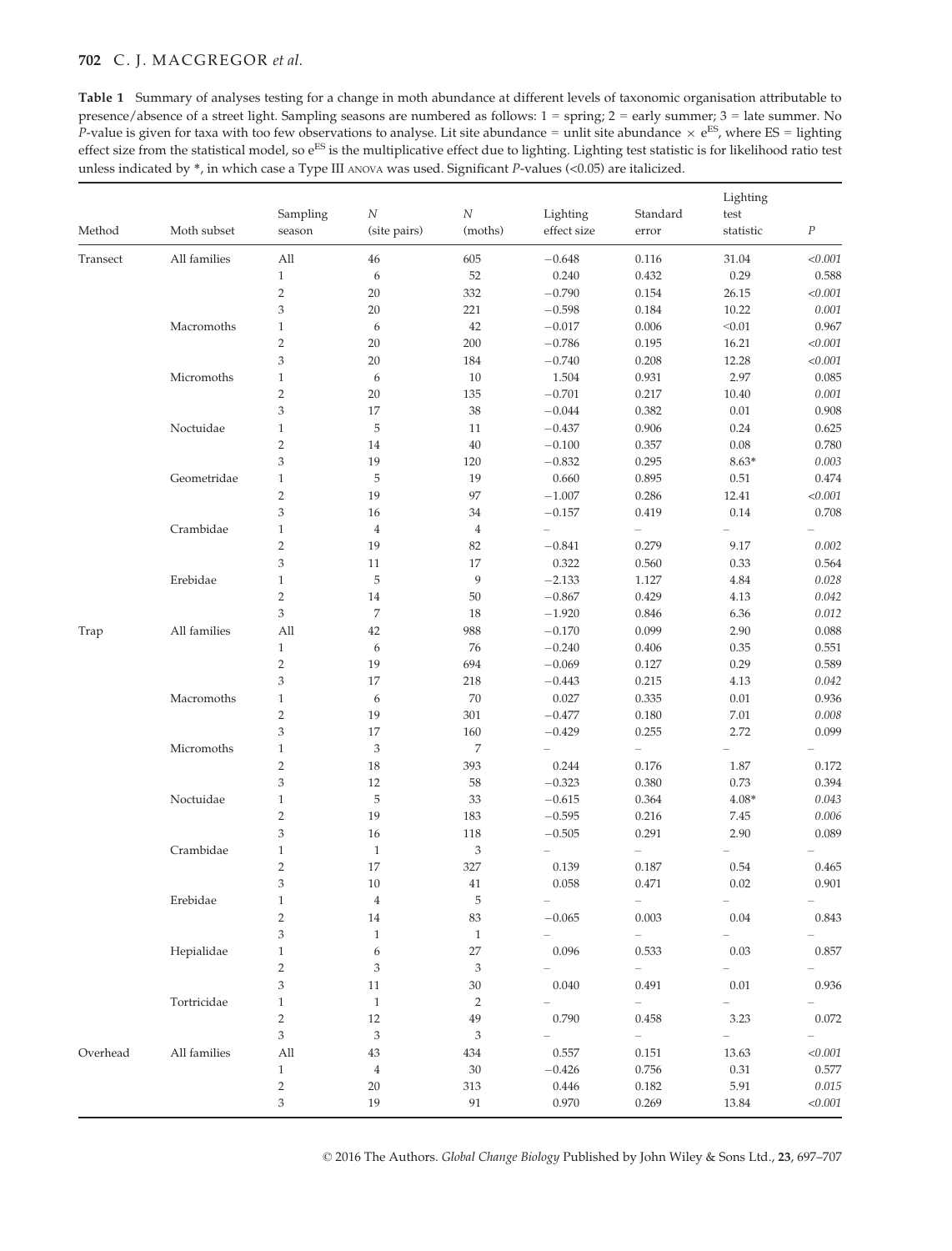

Fig 2 The predicted species richness of moths at vegetation level in the presence and absence of a street light, measured by (a) nighttime transect walks and (b) light trapping (Table S5). Both raw and functionally extrapolated values for species richness are shown. Significance indicates likelihood ratio tests on street light presence/absence in GLMMs (\* $P < 0.05$ ; \*\* $P < 0.01$ ). Error bars show 95% confidence intervals.

likely pollen carriers only (transect:  $P = 0.751$ ; trap:  $P = 0.267$ ). Neither pollen load per moth nor pollen richness per moth was significantly associated with presence/absence of street lights for either sampling method (Table 3). Total pollen count per sampling session was not significantly different between lit and unlit sites for either method (Fig. 3); however, pollen richness per sampling session was significantly lower at lit sites for night-time transects ( $P = 0.013$ ), although not for light traps ( $P = 0.773$ ).

## Discussion

Our results show clearly that moths are affected by artificial light from street lights (specifically, high-pressure sodium street lights). Overall, ground-level moth abundance on night-time transects at lit sites was 0.5 times that of unlit sites, whereas overhead flight activity at lit sites was 1.7 times that of unlit sites, although there was some seasonal variation (Table 1). Species richness at ground level at lit sites was between 0.5 and 0.75 times that of unlit sites (depending on sampling and analytical methods; Table S4), and community composition at the family level was significantly changed. This pattern best corresponds to our hypothesis of a disruption effect: moths in the vicinity of street lights are attracted upwards, away from field margins, to fly at higher level around the light. However, it is not clear from our data whether this observed behavioural effect is local (and temporary) disruption of moths moving upwards to lights or whether moths are attracted from further afield (potentially an ecological trap effect); sampling across a longer, continuous transect moving away from lights may clarify this. We did not find any clear evidence of a preferential effect; the effects of light were similar across macro- and micromoths and all of the abundant moth families, with a significant, negative

Table 2 Summary of analyses testing for differences in community composition attributable to sampling method (full dataset) and presence/absence of a street light (within sampling methods). Significant P-values (<0.05) are italicized.

| Comparison        | Taxonomic<br>level | Sampling<br>method | Model<br>F | Р       |
|-------------------|--------------------|--------------------|------------|---------|
| Treatment: lit    | Family             | Transect           | 2.00       | 0.017   |
| vs. unlit         |                    | Trap               | 0.95       | 0.023   |
| Treatment: lit    | Species            | Transect           | 1.21       | 0.070   |
| vs. unlit         |                    | Trap               | 0.66       | 0.244   |
| Sampling method:  | Family             |                    | 15.41      | < 0.001 |
| transect vs. trap | Species            |                    | 11.23      | < 0.001 |

effect of light on abundance in at least one sampling season for all subanalyses using the night-time transect data (Table 1). Nevertheless, the existence of a significant effect of light in the spring on only Erebidae corresponds with previous work that this family is most strongly attracted to light (Merckx & Slade, 2014). The lack of detectable effects of light on other groups in this sampling season may be due to smaller sample sizes and could be clarified by further spatial replication.

Our data do not show whether there is any long-term impact on moth populations. Recent studies have provided evidence that behavioural responses to artificial light might disrupt reproduction in moths (Van Geffen et al., 2015a,b), thereby suggesting one potential causal pathway to population-level effects, but increased predation and disrupted nocturnal activity are also plausible causes (Macgregor et al., 2015).

Although our results do not conclusively demonstrate an effect of artificial light on pollen transport per moth, there are some indications that nocturnal pollen transport was disrupted. Moths were significantly less likely to carry pollen at lit sites than at unlit sites in the light-trap samples (although when analysis was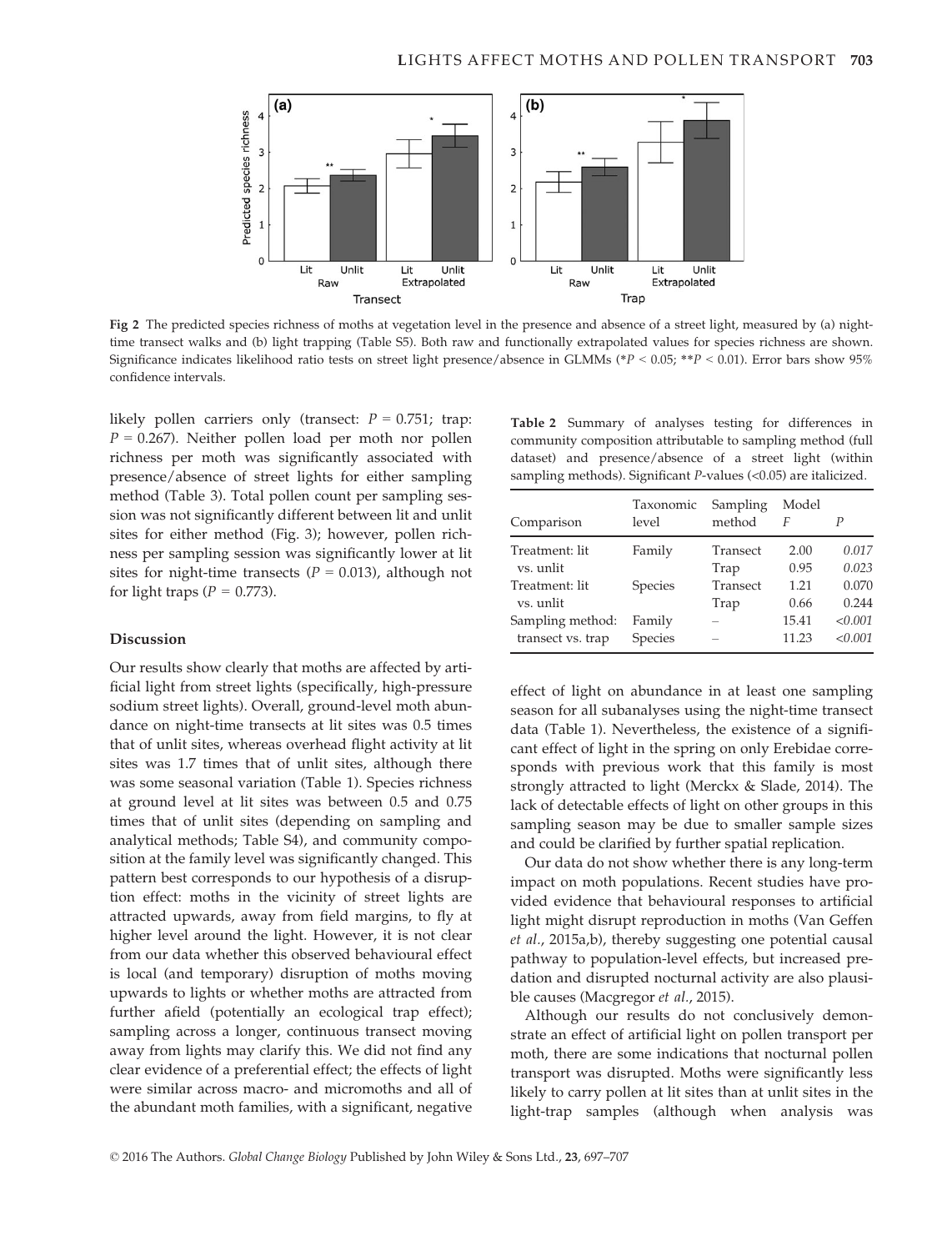| Pollen transport<br>metric | Method   | N (moths or<br>site pairs) | Effect<br>size | Standard<br>error | Lighting<br>test statistic | $\boldsymbol{P}$ |
|----------------------------|----------|----------------------------|----------------|-------------------|----------------------------|------------------|
| Probability of a moth      | Transect | 608                        | $-0.044$       | 0.277             | 0.02                       | 0.875            |
| carrying pollen            | Trap     | 991                        | $-0.476$       | 0.219             | 4.67                       | 0.031            |
| 'Likely' pollen            | Transect | 460                        | 0.101          | 0.316             | 0.10                       | 0.751            |
| carriers only              | Trap     | 463                        | $-0.281$       | 0.253             | 1.23                       | 0.267            |
| Total pollen load          | Transect | 142                        | 0.397          | 0.361             | $1.21*$                    | 0.272            |
| per moth                   | Trap     | 221                        | 0.411          | 0.418             | $0.97*$                    | 0.326            |
| No. pollen types           | Transect | 142                        | 0.067          | 0.183             | 0.13                       | 0.716            |
| per moth                   | Trap     | 221                        | 0.120          | 0.148             | 0.65                       | 0.419            |
| Total pollen count         | Transect | 43                         | $-0.686$       | 0.489             | 1.84*                      | 0.175            |
| per sample                 | Trap     | 37                         | $-0.725$       | 0.639             | 1.34                       | 0.247            |
| No. pollen types           | Transect | 43                         | $-0.525$       | 0.211             | 6.21                       | 0.013            |
| per sample                 | Trap     | 37                         | $-0.055$       | 0.191             | 0.08                       | 0.773            |

Table 3 Summary of analyses testing for differences in pollen transport metrics between lit and unlit sites. Lit site metric = unlit site metric  $\times e^{ES}$ , where  $ES =$  lighting effect size from the statistical model, so  $e^{ES}$  is the multiplicative effect due to lighting. Lighting test statistic is given for likelihood ratio test unless indicated by \*, in which case a Type III ANOVA was used. Significant P-values (<0.05) are italicized.

restricted to 'likely pollen carriers', there was no significant difference between lit and unlit sites), whilst in the night-time transect samples, the number of pollen types transported was significantly reduced at lit sites, probably as a result of reduced moth abundance at vegetation level. Additionally, several of the pollen metrics showed nonsignificant trends towards a reduction in overall pollen transport at lit sites (Fig. 3). Any conclusions must be treated with caution, as the majority of analyses conducted on pollen-transport metrics were nonsignificant. However, this result is consistent with our predictions for a behavioural effect on moths in the immediate vicinity of lights; such an effect could lead to reduced flower-visiting activity, causing the reduction we found in per-moth pollen transport and decreasing the contribution made by moths to pollination. Therefore, our results suggest that artificial light might have negative effects not only upon moths but also upon other taxa with which moths interact. Further study is necessary to confirm the existence of an effect of artificial light on pollen transport, and to determine whether this reduction in pollen transport leads to a reduction in pollination.

The majority of previous whole-ecosystem studies of pollination by moths are from tropical ecosystems (Macgregor *et al.*, 2015). This study is the first to measure pollen transport by moths in a temperate agro-ecosystem and found clear evidence that a diverse range of moth species transport pollen of a diverse range of plants in lowland England. Of 1599 moths captured across both night-time transects and light trapping, 363 (22.7%) were found to be carrying pollen on the proboscis. Measures of flower visitation, such as pollen transport, do not prove effective pollination (King et al., 2013), but we sampled pollen only from the proboscis, the most likely location for pollen transport to result in pollen deposition, and an unlikely location for pollen transport to be recorded as the result of contamination.



Fig 3 Pollen count per sample of moths at vegetation level in the presence and absence of a street light, predicted by Poisson GLMM and measured by night-time transects and light trapping (Table 3). Error bars show 95% confidence intervals; comparisons between lit and unlit treatments were nonsignificant.

Moth pollination is frequently associated with Sphingidae; however, less than 1% of moths in our study came from this family (Fig. S1). This finding adds to a growing body of evidence suggesting that the contribution of moths, including nonsphingids, to pollination in temperate ecosystems has been previously underappreciated (Macgregor et al., 2015).

Compared to two previous studies of pollen transport by moths, in a Scottish pine forest (Devoto et al., 2011) and a Portuguese meadow (Banza et al., 2015), our findings were broadly intermediate in terms of the proportion of moths carrying pollen and the number of pollen types per moth. We found 28% of moths to be carrying  $\geq 2$  pollen types, and a total of 28 pollen types (0.08 per pollen-carrying moth), compared to 3% of moths carrying ≥2 pollen types and 12 plant taxa (0.04 per pollen-carrying moth) in Devoto et al. (2011), and 27 plant taxa (0.28 per pollen-carrying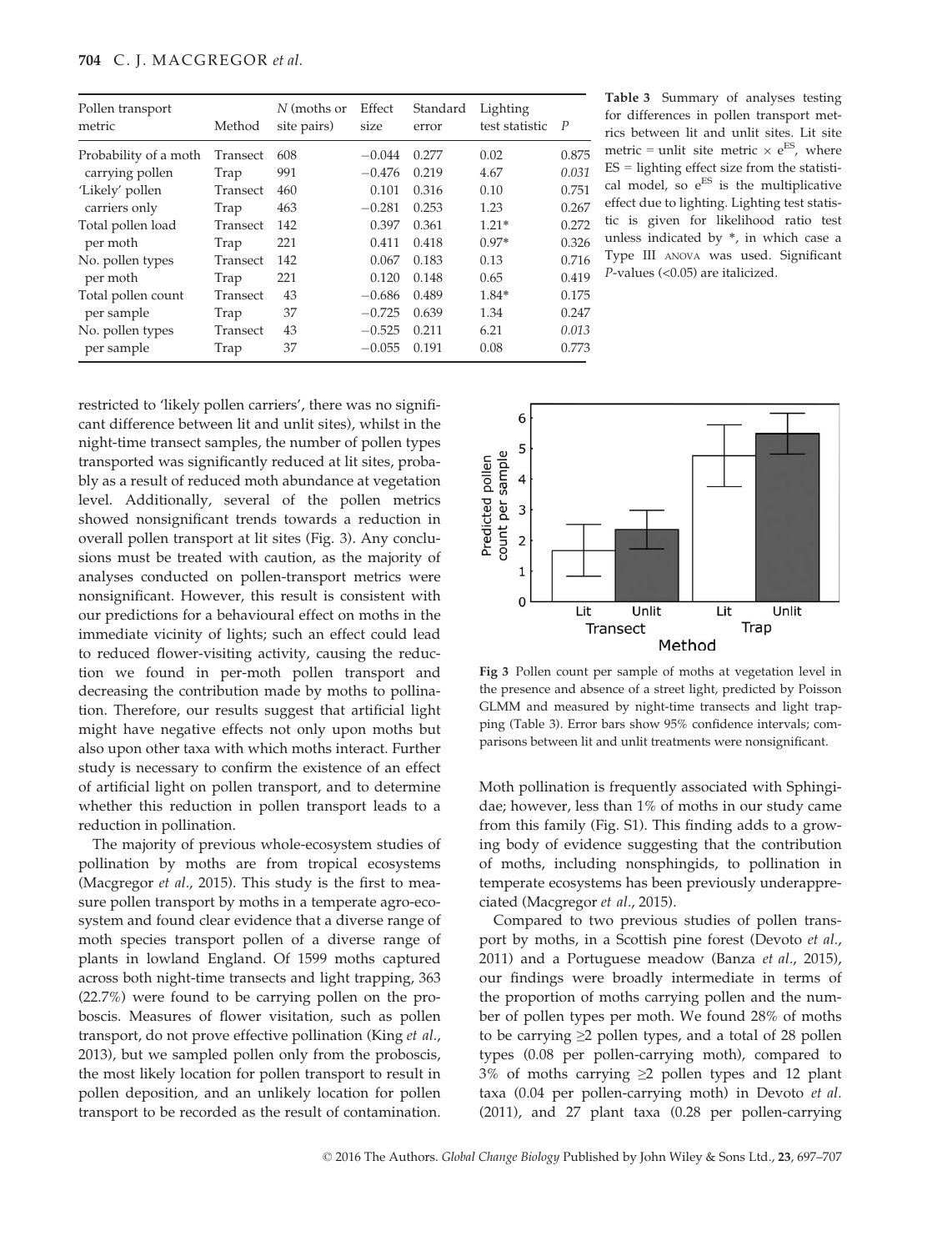moth) in Banza et al. (2015). As our study system, agricultural field margins in lowland central England, can also be considered to be intermediate between these two studies in floral abundance and diversity, this pattern indicates that the contribution of moths to pollen transport may be chiefly determined by the availability of flowers to visit. It is important to note that both previous studies only recorded a pollentransport interaction where five or more pollen grains of any particular taxon were counted on a single moth; this conservative approach could have led to a lower rate of detection of pollen-transport interactions in these studies compared to ours. In contrast, by collecting pollen solely from the proboscis, our methods were more precise, but could have led to a lower detection rate in our study.

Although the level of certainty that we ascribe to some of our identifications of pollen types (Table S6) was low, there nevertheless appeared to be pollen from several flowers that have not traditionally been associated with moths (e.g. Apiaceae spp., Lamium spp. – see Macgregor et al., 2015 for a review of previously documented moth-pollination interactions), in addition to some flowers that are already known to be moth-pollinated, especially those with white flowers with a long corolla (e.g. Lonicera spp., Silene spp.). The high abundance of Buddleja davidii pollen in the data is also notable, as it suggests this nonnative species may compete strongly with native flowers for nocturnal pollination services.

As predicted, our results indicate a difference between moth collection by night-time transects and by 8-W actinic light traps. We knew in advance that it is not sensible to study the effects of artificial lighting with light traps, even though light trapping is a very popular way of sampling moths, as light traps are expected to be less efficient at lit sites than unlit sites (Eisenbeis, 2006). Light-trap samples did show reduced abundances of moths at lit sites in some subanalyses, but with lower frequency than night-time transect samples, and it is uncertain whether these reductions are driven by the reduced efficiency of trapping at lit sites, the reduced abundances of moths (as recorded by the night-time transects) or a combination of the two.

We have shown the great utility of night-time transects for sampling moths, and we suggest that in most cases, night-time transects provide a less biased sample of the moth community than light traps. The two methods sample a significantly different subset of the moth community present (Fig. S1); light-trap samples were dominated by Noctuidae and Crambidae, with Geometridae in particular under-represented when compared to night-time transects. Transect samples appear to contain a more even spread among families, although strong-flying families such as Hepialidae and Sphingidae are relatively under-represented. We suspect that this is because light traps are more a measure of activity than abundance (Devoto et al., 2011) and these families, being highly active, are overrepresented in light-trap samples. However, it could also be because these families, being relatively harder to catch with a hand net, are under-represented in transect samples. The biased nature of light trapping should be considered when using light-trap data for ecological research.

We captured 1.6 times more moths using light traps than on night-time transects across the same number of sampling sessions. However, it may be argued that night-time transects captured moths more efficiently than light traps: whilst a typical night-time transect sampling session lasted for less than  $1.5$  h (mean = 75.1 min, range 51–92 min) and required one return trip to the field site, light traps were run unattended for c. 8 h per night but required two trips for set-up and collection. We therefore estimate a rate of capture of 10.6 moths per hour on night-time transects, compared to 2.7 moths per hour using light traps. Capture rates for high-powered light traps (e.g. 125-W mercuryvapour Robinson traps) may be considerably higher than our 8-W actinic Heath traps, but light-trap designs with low attraction radii (and therefore lower capture rates) are preferable if they facilitate the linking of samples to local conditions (Van Grunsven et al., 2014). Night-time transects allow such links to be made, but at a higher rate of capture. Nevertheless, although we successfully used night-time transects to sample pairs of sites on the same night, light traps may be preferable for the sampling of larger numbers of sites simultaneously, especially if they are geographically dispersed.

This study has demonstrated that artificial light from street lights affects the abundance and community composition of moths at vegetation level in field margins; a population-level effect that can be explained by individual moths being attracted to lights. Such behavioural effects could have impacts for both moth populations and their interactions with other organisms, but our data do not reveal whether there are underlying negative impacts. There is a need for further study into the links between light pollution and observed moth population declines.

Our study focused on the current most-used type of street light in the UK, high-pressure sodium (HPS). Other lighting types, such as light-emitting diodes (LEDs), may be more, or less, attractive to moths (Huemer et al., 2010; Pawson & Bader, 2014) and therefore have correspondingly greater or lesser impacts than those reported in this study. Recent studies have shown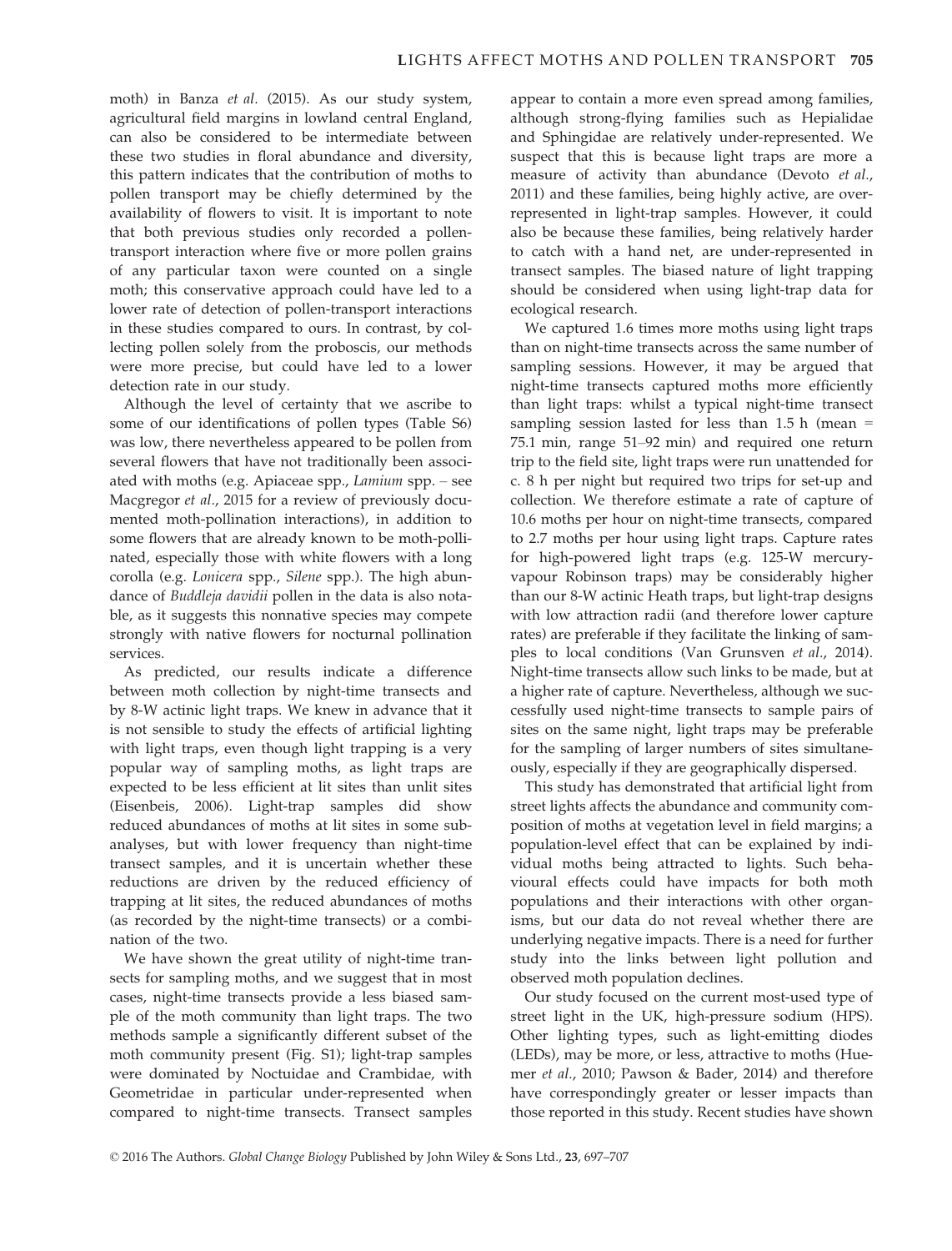that such changes in street lighting technology, and similarly the uptake of part-night lighting, can affect nocturnal organisms (Azam et al., 2015; Stone et al., 2015); it is important to address what the effects of such changes are on moths and their interactions.

We demonstrated that light trapping and night-time transects differ in the assemblages of moths they sample. Although light trapping is an important sampling method for nocturnal moths, we demonstrate that night-time transects are a valuable tool for sampling moths that may be free from some of the biases associated with light trapping. In addition, night-time transects offer an opportunity to standardise sampling of Lepidoptera and other insect taxa across both dayand night-time. Although such studies would require careful experimental design to account for factors such as different detectability of insects, these direct comparisons are otherwise not possible when using light traps to sample the nocturnal component of the community.

In conclusion, this study demonstrates that artificial light from street lights attracts moths upwards to fly at higher levels above the field margin. We found for the first time that a high proportion of moths within an agro-ecosystem (representing many species from several families) transported pollen of a substantial range of plant species. The wider importance of moths within ecological networks demands attention, particularly as we found some evidence that this pollen-transport service might be disrupted by artificial lights, potentially leading to impacts on pollination. Future research should extend beyond the direct effects of light upon moths, to understand the cascading effects of lighting on ecosystem functioning.

#### Acknowledgements

This work was supported by the Natural Environment Research Council and Butterfly Conservation (Industrial CASE studentship awarded to C.J.M., Project Reference: NE/ K007394/1) and was conducted with ethical approval from the University of Hull (Approval Code U074). We are grateful to the Berkshire, Buckinghamshire and Oxfordshire Wildlife Trust, the Pirbright Institute and seventeen private landowners for granting us permission to sample moths on their property. We thank M. Botham and M. Jitlal for their helpful advice on experimental and statistical methods, respectively, and V. Scott, S. Amos and S. Bavin for help in the laboratory. We are grateful to J. Baixeras and four anonymous reviewers for their helpful comments on the manuscript.

## Author contributions

All authors contributed to designing the experiment, analysing the data and preparing the manuscript. Field and laboratory work was conducted by C.J.M.

#### References

- Azam C, Kerbiriou C, Vernet A et al. (2015) Is part-night lighting an effective measure to limit the impacts of artificial lighting on bats? Global Change Biology, 21, 4333–4341.
- Banza P, Belo ADF, Evans DM (2015) The structure and robustness of nocturnal Lepidopteran pollen-transfer networks in a Biodiversity Hotspot. Insect Conservation and Diversity, 8, 538–546.
- Bates D, Maechler M, Bolker B, Walker S (2014) lme4: Linear mixed-effects models using Eigen and S4. R package version 1.1-7,<http://CRAN.R-project.org/package-lme4>.
- Beattie AJ (1972) A technique for the study of insect-borne pollen. The Pan-Pacific Entomologist, 47, 82.
- Bennie J, Davies TW, Duffy JP, Inger R, Gaston KJ (2014) Contrasting trends in light pollution across Europe based on satellite observed night time lights. Scientific Reports, 4, 3789.
- Birkinshaw N, Thomas CD (1999) Torch-light transect surveys for moths. Journal of Insect Conservation, 24, 15–24.
- Bünning E, Moser I (1969) Interference of moonlight with the photoperiodic measurement of time by plants, and their adaptive reaction. Proceedings of the National Academy of Sciences of the United States of America, 62, 1018–1022.
- Colwell RK (2013) EstimateS: Statistical estimation of species richness and shared species from samples. Version 9.
- Conrad KF, Warren MS, Fox R, Parsons MS, Woiwod IP (2006) Rapid declines of common, widespread British moths provide evidence of an insect biodiversity crisis. Biological Conservation, 132, 279–291.
- Davies TW, Bennie J, Inger R (2013) Artificial light pollution: are shifting spectral signatures changing the balance of species interactions? Global Change Biology, 19, 1417–1423.
- Devoto M, Bailey S, Memmott J (2011) The "night shift": nocturnal pollen-transport networks in a boreal pine forest. Ecological Entomology, 36, 25–35.
- Eguchi E, Watanabe K, Hariyama T, Yamamoto K (1982) A comparison of electrophysiologically determined spectral responses in 35 species of Lepidoptera. Journal of Insect Physiology, 28, 675–682.
- Eisenbeis G (2006) Artificial night lighting and insects: attraction of insects to streetlamps in a rural setting in Germany. In: Ecological Consequences of Artificial Night Lighting (eds Rich C, Longcore T), pp. 281–304. Island Press, Washington, D.C..
- Fox R (2013) The decline of moths in Great Britain: a review of possible causes. Insect Conservation and Diversity, 6, 5–19.
- Fox R, Oliver TH, Harrower C, Parsons MS, Thomas CD, Roy DB (2014) Long-term changes to the frequency of occurrence of British moths are consistent with opposing and synergistic effects of climate and land-use changes. Journal of Applied Ecology, 51, 949–957.
- Galluzzi G, Eyzaguirre P, Negri V (2010) Home gardens: neglected hotspots of agrobiodiversity and cultural diversity. Biodiversity and Conservation, 19, 3635–3654.
- Gaston KJ, Bennie J, Davies TW, Hopkins J (2013) The ecological impacts of nighttime light pollution: a mechanistic appraisal. Biological Reviews of the Cambridge Philosophical Society, 88, 912–927.
- Gaston KJ, Visser ME, Hölker F (2015) The biological impacts of artificial light at night: the research challenge. Philosophical Transactions of the Royal Society of London. Series B, Biological Sciences, 370, 20140133.
- Groenendijk D, Ellis WN (2011) The state of the Dutch larger moth fauna. Journal of Insect Conservation, 15, 95–101.
- Heath J (1965) A genuinely portable MV light trap. Entomologist's Record and Journal of Variation, 77, 236–238.
- Huemer P, Kühtreiber H, Tarmann G (2010) Anlockwirkung moderner Leuchtmittel auf nachtaktive Insekten: Ergebnisse einer Feldstudie. In: Tirol. Tiroler Landesumweltanwaltschaft and Tiroler Landesmuseen Betriebsgesellschaft m.b.H, Innsbruck
- Jedrzejewska-Szmek K, Zych M (2013) Flower-visitor and pollen transport networks in a large city: structure and properties. Arthropod-Plant Interactions, 7, 503–516.
- Kapp RO, Davis OK, King JE (2000) Pollen and Spores, 2nd edn. American Association of Stratigraphic Palynologists Foundation, Dallas, TX.
- King C, Ballantyne G, Willmer PG (2013) Why flower visitation is a poor proxy for pollination: measuring single-visit pollen deposition, with implications for pollination networks and conservation. Methods in Ecology and Evolution, 4, 811–818.
- Krenn HW (1990) Functional morphology and movements of the proboscis of Lepidoptera (Insecta). Zoomorphology, 110, 105–114.
- Lewanzik D, Voigt CC (2014) Artificial light puts ecosystem services of frugivorous bats at risk. Journal of Applied Ecology, 51, 388–394.
- Luginbuhl CB, Lockwood GW, Davis DR, Pick K, Selders J (2009) From the ground up I: light pollution sources in flagstaff, Arizona. Publications of the Astronomical Society of the Pacific, 121, 185–203.